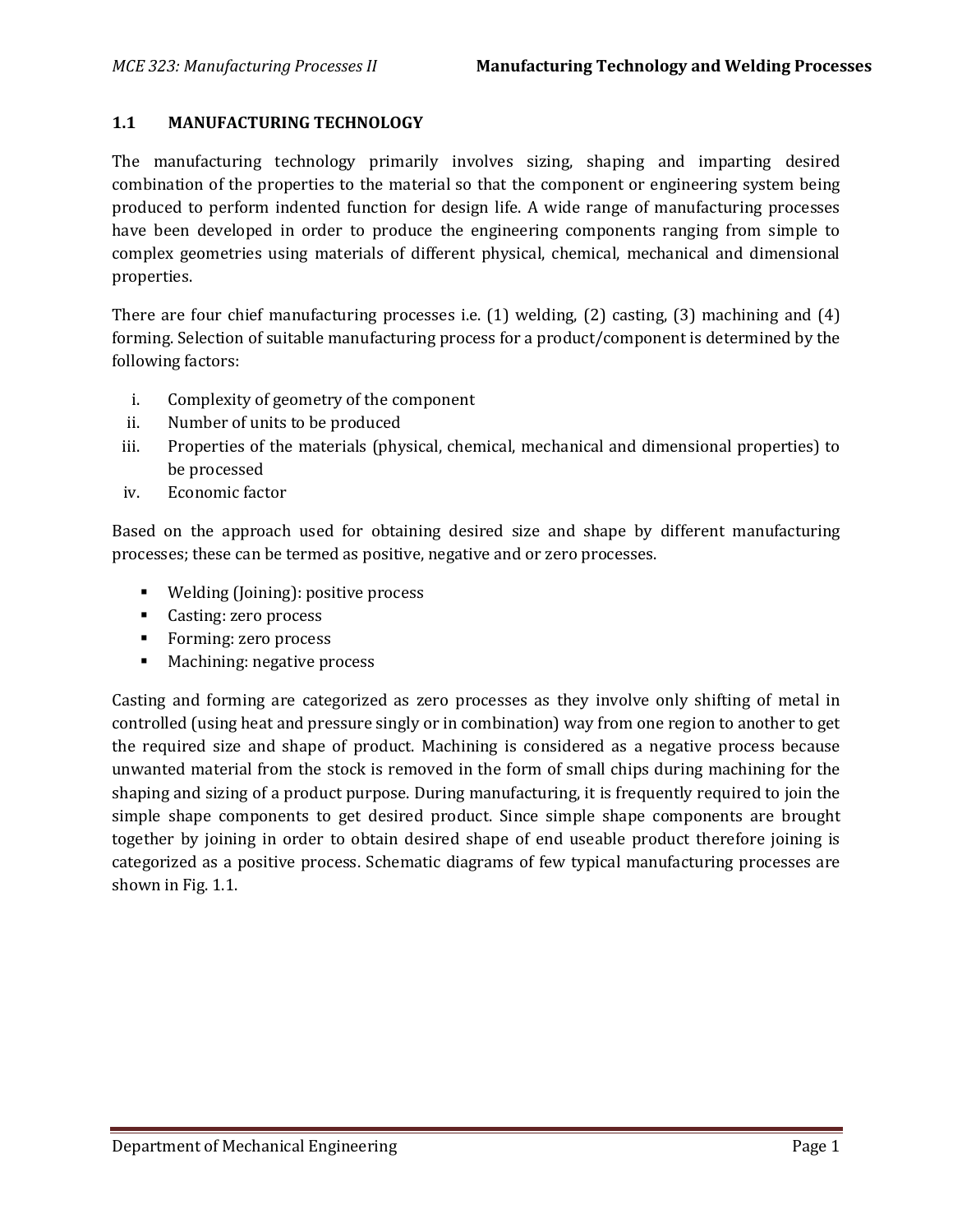

Fig. 1.1: Schematic diagram showing shaping approaches using different manufacturing processes a) forming, b) casting, c) machining and d) joining

## **1.2 SELECTION OF JOINT**

The fabrication of engineering systems frequently needs joining of simple components and parts. There are Three (3) types of joining methods namely

- i. Welding (welding, brazing and soldering)
- ii. Mechanical joining (nuts & bolts, clamps, rivets)
- iii. Adhesive joining (epoxy resins)

Welding (welding, brazing and soldering) are commonly used for manufacturing variety of engineering product/component. Each type of joint offers different load carrying capacity, reliability, compatibility in joining of similar or dissimilar materials besides their fitness for use in different environments and cost. It will be appropriate to consider following aspects while selecting type of joints for an application:

- a. Type of joint required for an application is temporary or permanent
- b. Whether similar or dissimilar materials are to be joined in order to take care of the compatibility aspect as metallurgical incompatibility can be disastrous for performance of the joints
- c. Physical, chemical metallurgical properties of materials to be joined
- d. Requirements of the service from the joint under special conditions of temperature, corrosion, environment, and reliability
- e. Type and nature of loading conditions (static and dynamic loading under tension, shear, compression, bending etc.)
- f. Economy or cost effectiveness is one most important factors influencing the selection of joint for manufacturing an engineering component

## **1.3 WELDING AND ITS COMPARISON WITH OTHER MANUFACTURING PROCESSES**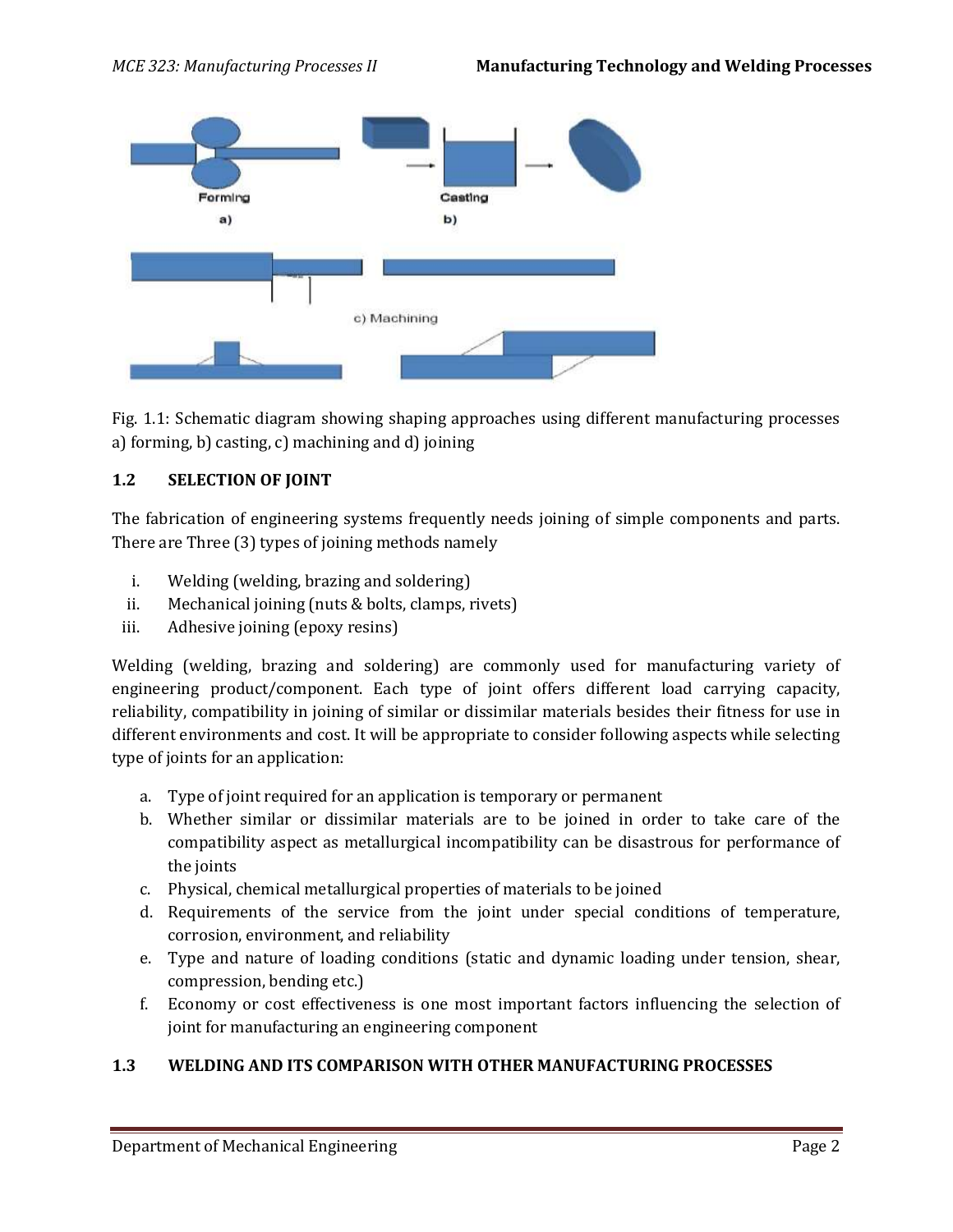Welding is one of the most commonly used fabrication techniques for manufacturing engineering components for power, fertilizer, petro-chemical, automotive, food processing, and many other sectors. Welding generally uses localized heating during common fusion welding processes (shielded metal arc, submerged arc, gas metalarc welding etc.) for melting the faying surfaces and filler metal. However, localized and differential heating & cooling experienced by the metal during welding makes it significantly different from other manufacturing techniques:

- Residual stresses are induced in welded components (development of tensile residual stresses adversely affects the tensile and fatigue properties of workpiece)
- Simple shape components to be joined are partially melted
- Temperature of the base metal during welding in and around the weld varies as function of time (weld thermal cycle)
- Chemical, metallurgical and mechanical properties of the weld are generallyanisotropic
- Little amount of metal is wasted in the form of spatter, run in and run off
- Weld joints for critical applications generally need post weld treatment such as heat treatment or mechanical working to get desired properties or reline residual stress.
- Problem related with ductile to brittle transition behaviour of steel is more severe with weld joints under low temperature conditions.

# **1.4 SELECTION OF WELDING PROCESS**

A wide range of welding processes are available to choose. These were developed over a long period of time. Each process differs in respect of their ability to apply heat for fusion, protection of the weld pool and soundmen of welds joint the so performance of the weld joint. However, selection of a particular process for producing a weld joint is dictated by the size and shape of the component to be manufactured, the metal system to be welded, availability of consumables and machines, precision required and economy. Whatever process is selected for developing weld joint it must be able to perform the intended function for designed life. Welding processes with their field of applications are given below:

| S/N | <b>WELDING PROCESSES</b>   | <b>FIELD OF APPLICATION(S)</b>                    |
|-----|----------------------------|---------------------------------------------------|
|     | Resistance welding         | Automobile                                        |
|     | Thermite welding           | Rail joints in railways                           |
|     | Tungsten inert gas welding | Aerospace and nuclear reactors                    |
|     | Submerged arc welding      | Heavy engineering, ship building                  |
| 5   | Gas metal arc welding      | Joining of metals (stainless steel, aluminium and |
|     |                            | magnesium) sensitive to atmospheric gases         |

## **1.5 ADVANTAGES AND LIMITATION OF WELDING AS A FABRICATION TECHNIQUE**

Welding is mainly used for the production of comparatively simple shape components. It is the process of joining the metallic components with or without application of heat, pressure and filler metal. Application of welding in fabrication offers many advantages, however; it suffers from few limitations also. Some of the advantage and limitations are given below.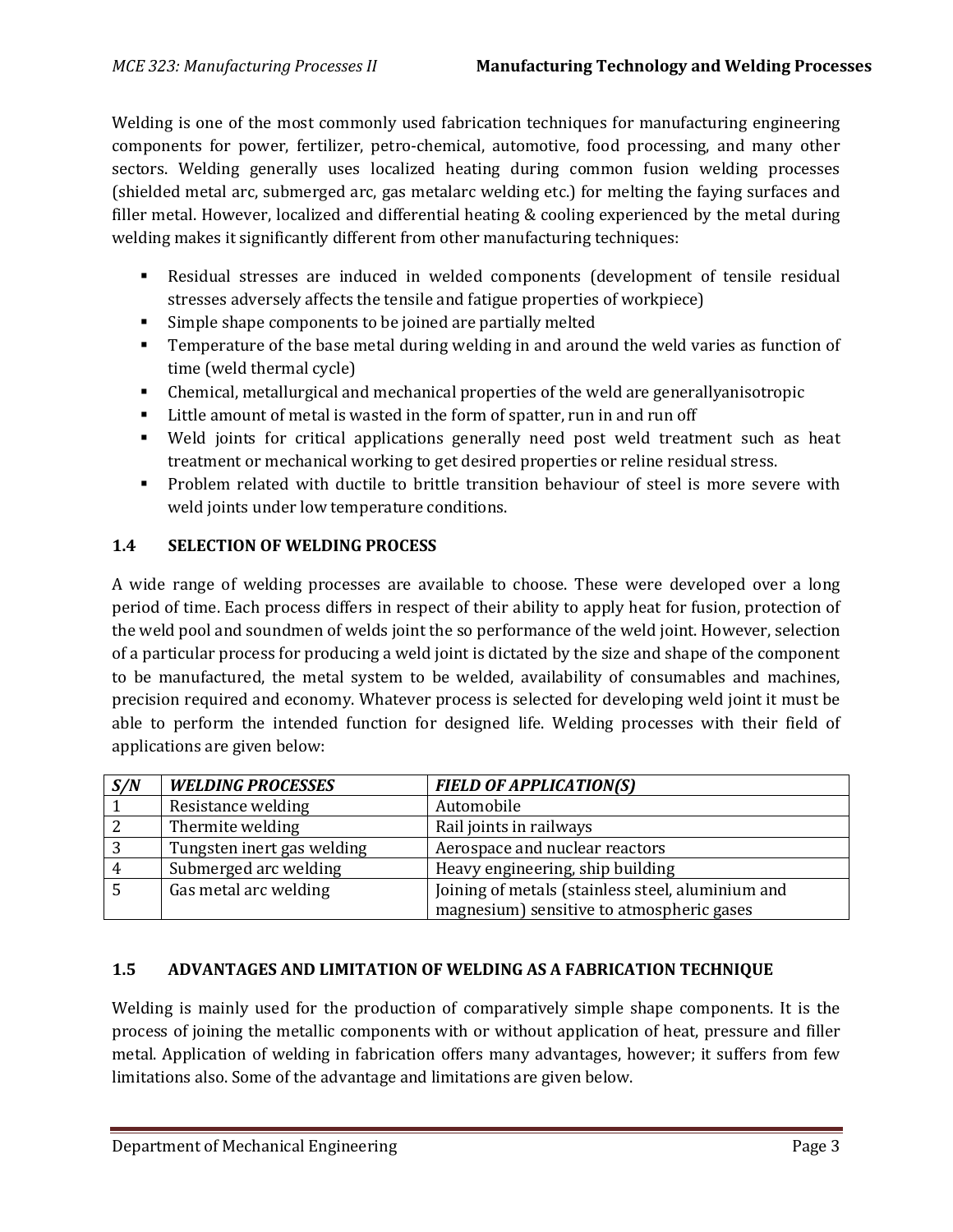## *Advantages of welding are enlisted below:*

- i. Permanent joint is produced, which becomes an integral part of work piece.
- ii. Joints can be stronger than the base metal if good quality filler metal is used.
- iii. Economical method of joining.
- iv. It is not restricted to the factory environment.

### *Disadvantages of welding are enlisted also below:*

- i. Labour cost is high as only skilled welder can produce sound and quality weld joint.
- ii. It produces a permanent joint which in turn creates the problem in dissembling of subcomponent required.
- iii. Hazardous fumes and vapours are generated during welding. This demands proper ventilation of welding area.
- iv. Weld joint itself is considered as a discontinuity owing to variation in its structure, composition and mechanical properties; therefore welding is not commonly recommended for critical application where there is a danger of life.

### **1.6 APPLICATIONS OF WELDING**

### *General applications:*

The welding is widely used for fabrication of pressure vessels, bridges, building structures, aircraft and space crafts, railway coaches and general applications besides shipbuilding, automobile, electrical, electronic and defense industries, laying of pipe lines and railway tracks and nuclear installations.

#### *Specific components need welding for fabrication includes:*

- **Transport tankers for transporting oil, water, milk etc.**
- Welding of tubes and pipes, chains, LPG cylinders and other items.
- Fabrication of Steel furniture, gates, doors and door frames, and body
- Manufacturing white goods such as refrigerators, washing machines, nmicrowave ovens and many other items of general applications.
- The requirement of the welding for specific area of the industry is given in following section.

## **2.1 CLASSIFICATION OF WELDING PROCESSES**

Welding is a process of joining metallic components with or without application of heat, with or without pressure and with or without filler metal. A range of welding processes have been developed so far using single or a combination above factors namely: *heat, pressure and filler*. Welding processes can be classified on the basis of following technological criteria:

- i. Welding with or without filler material
- ii. Source of energy for welding
- iii. Arc and non-arc welding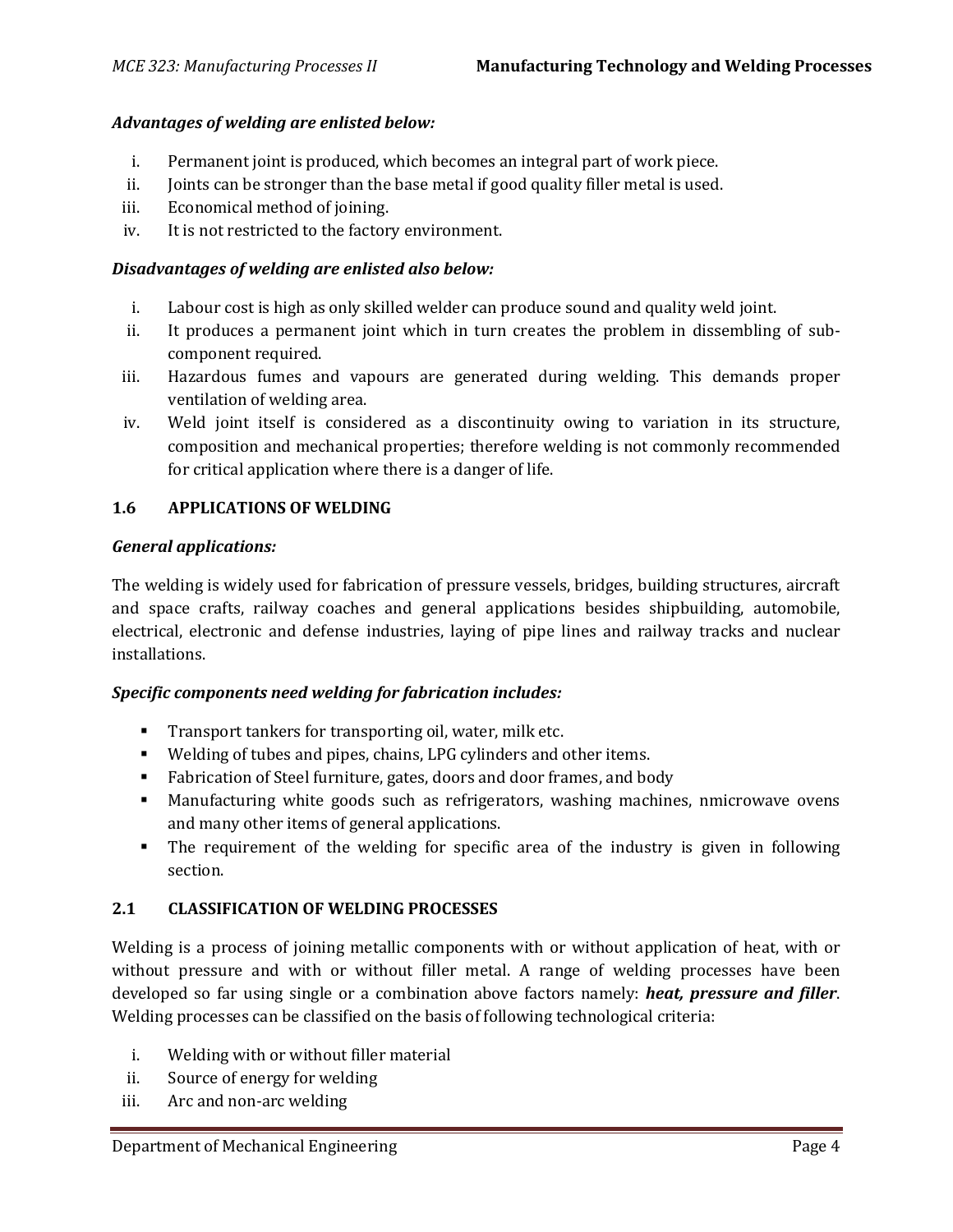## iv. Fusion and pressure welding

## **2.1.1 WELDING WITH OR WITHOUT FILLER MATERIAL**

A weld joint can be developed just by melting of edges (faying surfaces) of plates or sheets to be welded especially when thickness is lesser than 5 mm thickness.

A weld joint developed by melting the faying surfaces and subsequently solidification only (without using any filler metal) is called "autogenous weld".

Thus, the composition of the autogenous weld metal corresponds to the base metal only. However, autogenous weld can be crack sensitive when solidification temperature range of the base metal to be welded is significantly high (750 $\degree$  - 100 $\degree$ C). Following are typical welding processes in which filler metal is generally not used to produce a weld joint.

- **Laser beam welding**
- **Electron beam welding**
- Resistance welding,
- **Fiction stir welding**

However, for welding of thick plates/sheets using any of the following processes filler metal can be used as per needs according to thickness of plates.

Application of autogenous fusion weld in case of thick plates may result in concave weld or under fill like discontinuity in weld joint. The composition of the filler metal can be similar to that of base metal or different one accordingly weld joints are categorized as homogeneous or heterogeneous weld, respecting.

In case of autogenous and homogeneous welds, solidification occurs directly by growth mechanism without nucleation stage. This type of solidification is called epitaxial solidification. The autogenous and homogeneous welds are considered to be of lesser prone to the development of weld discontinuities than heterogeneous weld because of a uniformity in composition and (b) if solidification largely occurs at a constant temperature. Metal systems having wider solidification temperature range show issues related with solidification cracking and partial melting tendency. The solidification in heterogeneous welds takes place in conventional manner in two stages i.e. nucleation and growth.

Following are few fusion welding processes where filler may or may not be used for developing weld joints:

- Plasma arc welding
- Gas tungsten arc welding
- **Gas welding**

Some of the welding processes are inherently designed to produce a weld joint by applying heat for melting base metal and filler metal both. These processes are mostly used for welding of thick plates (usually > 5mm) with comparatively higher deposition rate.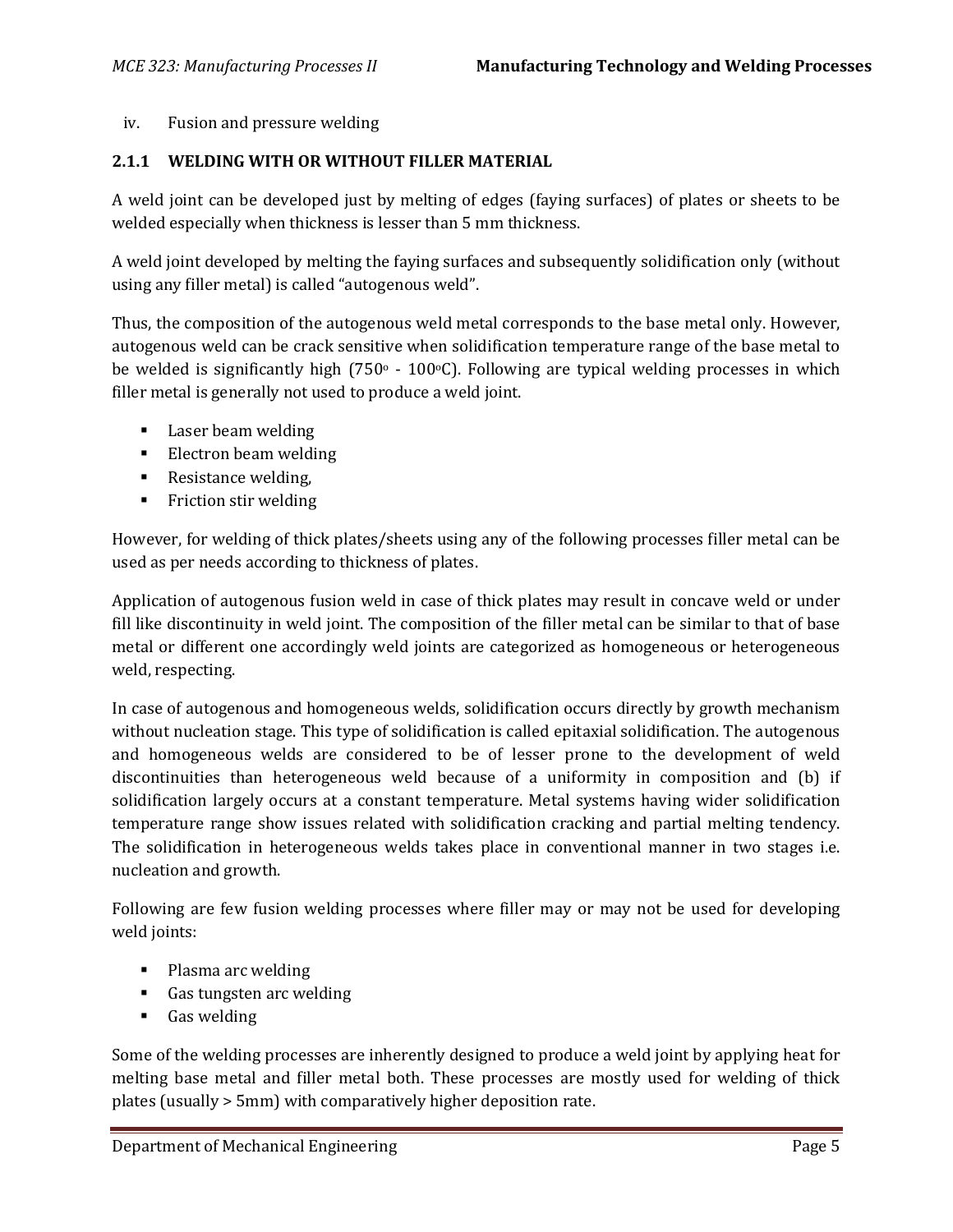- Metal inert gas welding: (with filler)
- Submerged arc welding: (with filler)
- Flux cored arc welding: (with filler)
- Electro gas/slag welding: (with filler)

# *Comments on classification of welding processes based on with/without filler*

The gas welding process was the only fusion welding process earlier using which joining could be achieved with or without filler material. The gas welding performed without filler material was termed as autogenous welding. However, with the development of tungsten inert gas welding, electron beam, laser beam and many other welding processes, such classification created confusion as many processes were falling in both the categories.

# **2.1.2 SOURCE OF ENERGY FOR WELDING**

Almost all weld joints are produced by applying energy in one or other form to develop atomic/metallic bond between metals being joined and the same is achieved either by melting the faying surfaces using heat or applying pressure either at room temperature or high temperature  $(0.5\textdegree$  to  $0.9\textdegree$  Tm). Based on the type of energy being used for creating metallic bonds between the components to be welded, welding processes can be grouped as under:

- **Chemical energy:** Gas welding, explosive welding, thermite welding
- **Mechanical energy:** Friction welding, ultrasonic welding
- **Electrical energy:** Arc welding, resistance welding
- **Radiation energy:** Laser beam welding, electron beam welding

# *Comments on classification of welding processes based on source of energy*

Energy in various forms such as chemical, electrical, light, sound, mechanical energies etc. are used for developing weld joints. However, except chemical energy all other forms of energies are generated from electrical energy for welding. Hence, categorization of the welding processes based on the source of energy criterion also does not justify classification properly.

## **2.1.3 ARC OR NON-ARC WELDING**

Metallic bond between the plates to be welded can be developed either by using heat for complete melting of the faying surfaces then allowing it to solidify or by apply pressure on the components to be joined for mechanical interlocking. All those welding processes in which heat for melting the faying surfaces is provided after establishing an arc either between the base plate and an electrode or between electrode & nozzle are grouped under arc welding processes. Another set of welding processes in which metallic bond is produced using pressure or heat generated from sources other than arc namely chemical reactions or frictional effect etc., are grouped as non-arc based welding processes. Note that Arc or Electric Arc is a continuous stream of electrons flowing through some sort of medium between two conductors of an electric circuit and accompany by intense heat generation. Welding processes corresponding to each group are given below.

# **Arc based welding processes**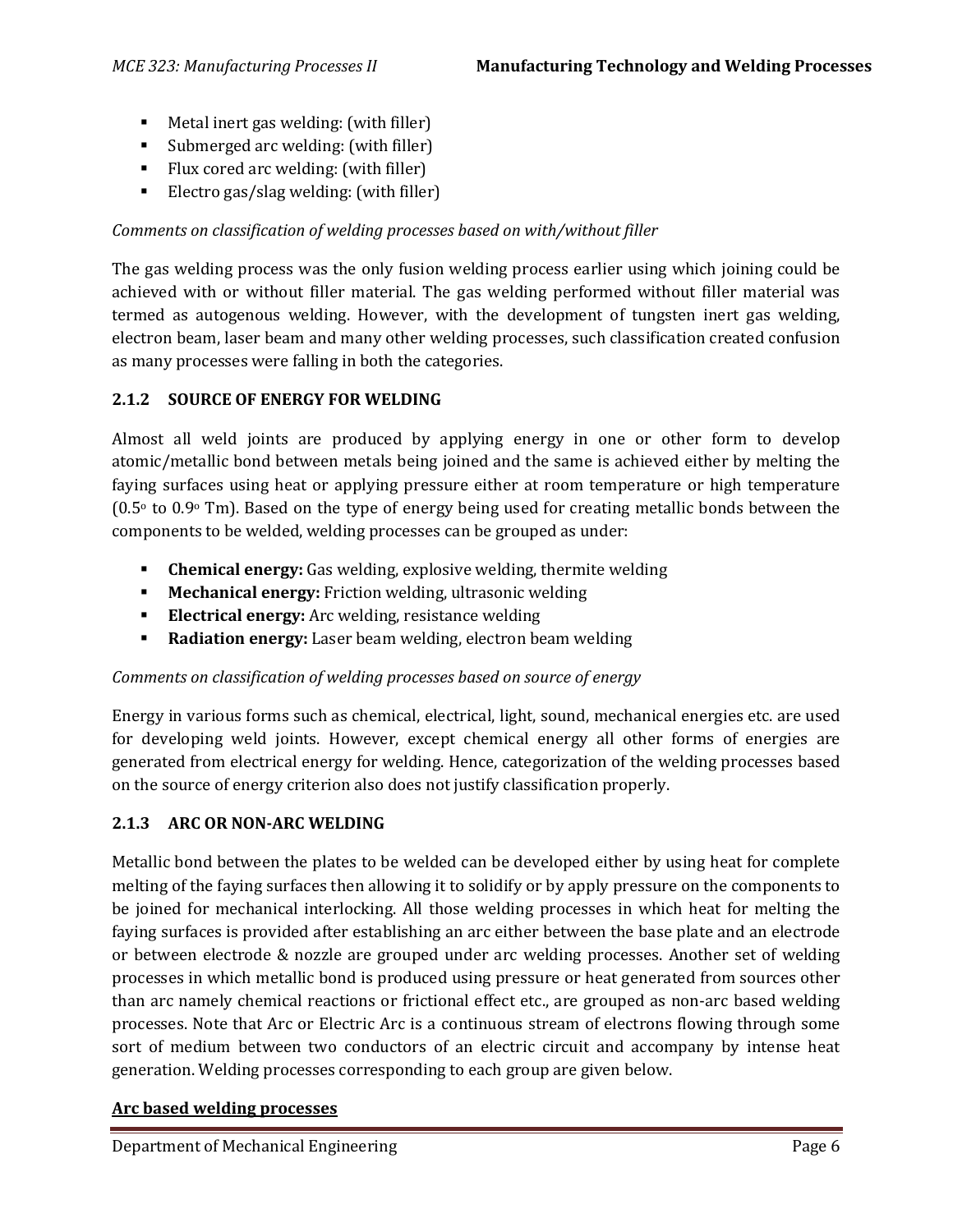- **Shielded Metal Arc Welding SMAW:** Arc between base metal and covered electrode
- **Gas Tungsten Arc Welding (GTAW):** Arc between base metal and tungsten electrode
- **Plasma Arc Welding (PAW):** Arc between base metal and tungsten electrode
- **Gas Metal Arc Welding ((GMAW):** Arc between base metal and consumable electrode
- **Flux Cored Arc Welding (FCAW):** Arc between base metal and consumable electrode
- **Submerged Arc Welding (SAW):** Arc between base metal and consumable electrode

#### **Non-arc based welding processes**

**Resistance welding processes:** uses electric resistance heating

**Gas welding:** uses heat from exothermic chemical reactions

**Thermit welding:** uses heat from exothermic chemical reactions

**Ultrasonic welding:** uses both pressure and frictional heat

**Diffusion welding:** uses electric resistance/induction heating to facilitate diffusion

### *Comments on classification of welding processes based on arc or non arc based process*

Arc and non-arc welding processes classification leads to grouping of all the arc welding processes in one class and all other processes in non-arc welding processes. However, welding processes such as Electro Slag Welding (ESW) and Flash Butt welding were found difficult to classify in either of the two classes as ESW process starts with arcing and subsequently on melting of sufficient amount flux, the arc extinguishes and heat for melting of base metal is generated by electrical resistance heating by flow of current through molten flux/metal. In flash butt welding, tiny arcs i.e. sparks are established during initial stage of the welding followed by pressing of components against each other. Therefore, such classification is also found not perfect.

#### **2.1.4 PRESSURE OR FUSION WELDING**

Welding processes in which heat is primarily applied for melting of the faying surfaces are called fusion welding processes while other processes in which pressure is primarily applied (with little or no application of heat for softening of metal up to plastic state) for developing metallic bonds are termed as solid state welding processes.

#### **Pressure welding**

Resistance welding processes (spot, seam, projection, flash butt, arc stud welding)

- **Ultrasonic welding**
- **•** Diffusion welding
- **Explosive welding**

#### **Fusion welding process**

**Gas Welding**